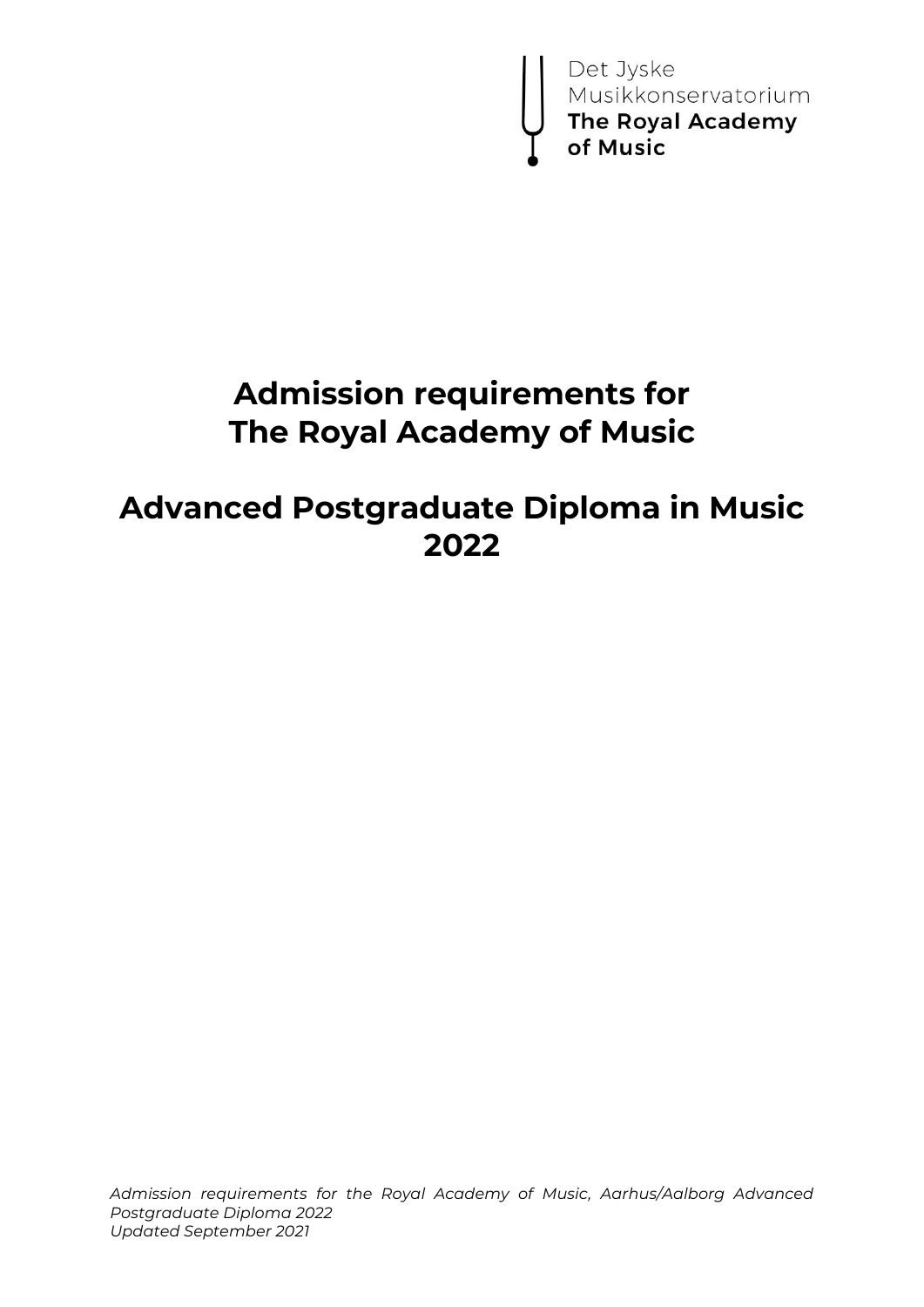## **Welcome to The Royal Academy of Music**

At The Royal Academy of Music (RAMA), we place the individual musician and the development of the special talent at the very centre of our work, and we are serious about both genre and musical variety and plurality.

Overall speaking, we educate our students for what we call artistic citizenship. This means that we teach all the skills needed to work in the world of music. At the same time, it means that education focuses on how you can create value within the areas of art, civil society and market as an artist or teacher. And above all, we help you to find the artistic expression that your talent provides.

The soloist class gives you opportunity to submerge yourself in your particular creative and/or performative vision. Specialists are at your disposal and you will have time for immersion.

#### **Unique surroundings**

RAMA has departments in both Aarhus and Aalborg. This means that we have a broad network in the regions and in Denmark as such. We collaborate with festivals, professional ensembles, music schools, universities and many others concerning internships, concerts, research and teaching. In this area, we also place variety and plurality at the centre of our programmes.

In Aarhus, we reside in Musikhuset (The Concert Hall) and in Aalborg we reside in Musikkens Hus (House of Music). At both locations, we share the buildings with other important music institutions. We have state-of-the-art sound studios, fantastic concert halls with modern technology as well as modern teaching and rehearsal rooms especially build for the academy. Our buildings are located in the middle of two of the largest Scandinavian cities offering education, with a very lively study environment and a wide-ranging and attractive music life.

#### **Vision and cooperation**

RAMA is an international music academy in a globalised world. We collaborate closely with leading music academies around the world and have a large network at both teacher level and institution level. Our partners come from Europe, the Middle East, Asia, the United States and Africa, and we help you to meet that world in order to study, whether you want to go to Berlin, New York or somewhere else. At The Royal Academy of Music, you will meet many young foreign musicians studying here, and we have guest teachers from all over the world affiliated with the academy. Besides the scheduled classes, we organise many projects, symposia, internships in "the real world", master classes and student concerts every year. The daily classes are both within the individual subject areas and across subjects and musical genre. The opportunity to immerse yourself in your own subject area and, at the same time, be acquainted with other genres is what gives the academy a particularly rich and creative study environment.

The daily classes are both within the individual subject areas and across subjects and musical genres.

Claus Olesen *Principal*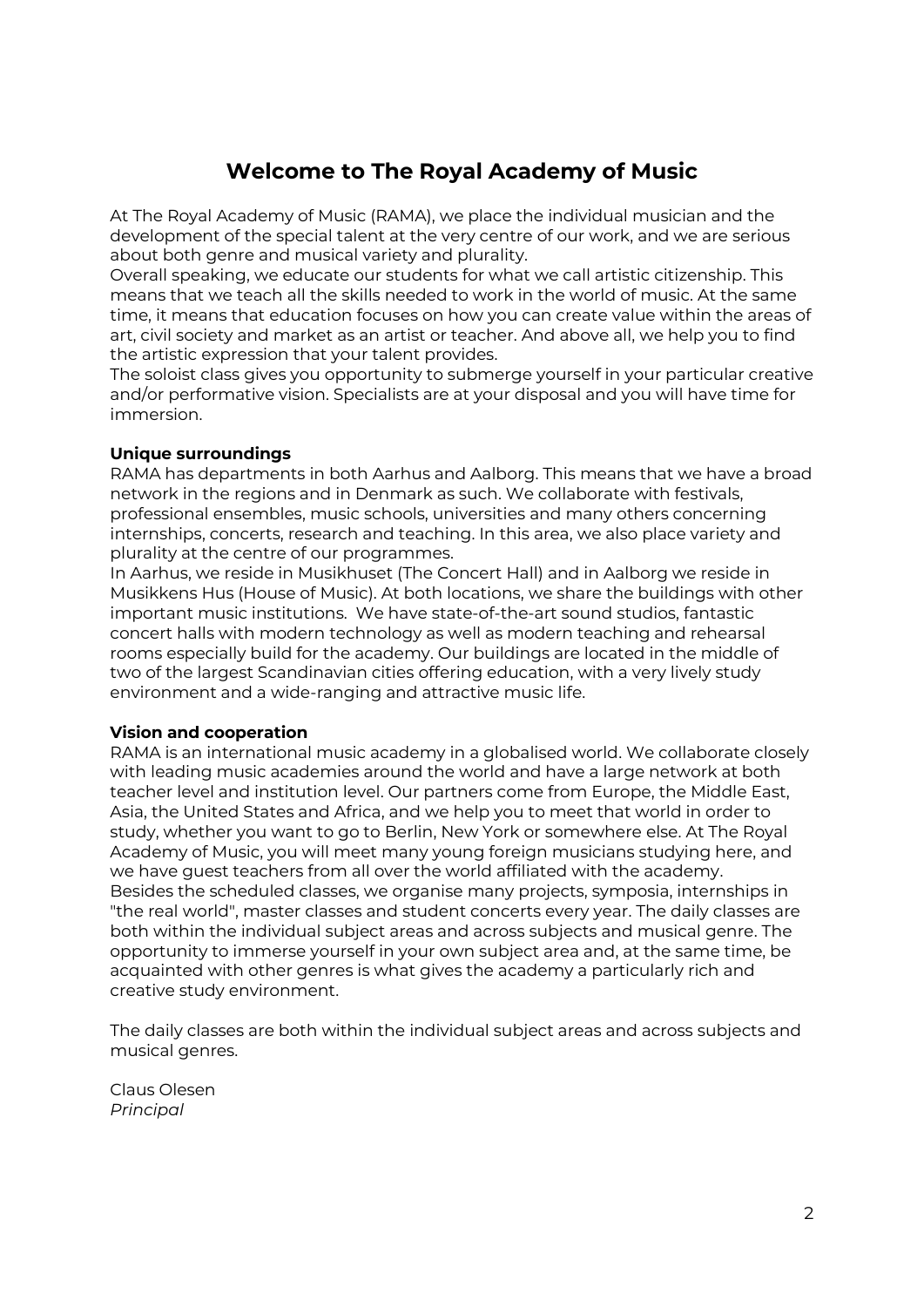## **Content**

| <b>General information about admission for an Advanced</b> |  |
|------------------------------------------------------------|--|
|                                                            |  |
|                                                            |  |
|                                                            |  |
|                                                            |  |
|                                                            |  |
|                                                            |  |
|                                                            |  |
| 2 Admission requirements for the Advanced Postgraduate     |  |
|                                                            |  |
|                                                            |  |
|                                                            |  |
|                                                            |  |
|                                                            |  |
|                                                            |  |
|                                                            |  |
|                                                            |  |
|                                                            |  |
|                                                            |  |
|                                                            |  |
|                                                            |  |
| 3 Admission requirements for the Advanced Postgraduate     |  |
|                                                            |  |
|                                                            |  |
|                                                            |  |
|                                                            |  |
| 4 Admission requirements for the Advanced Postgraduate     |  |
|                                                            |  |
|                                                            |  |
|                                                            |  |
|                                                            |  |
|                                                            |  |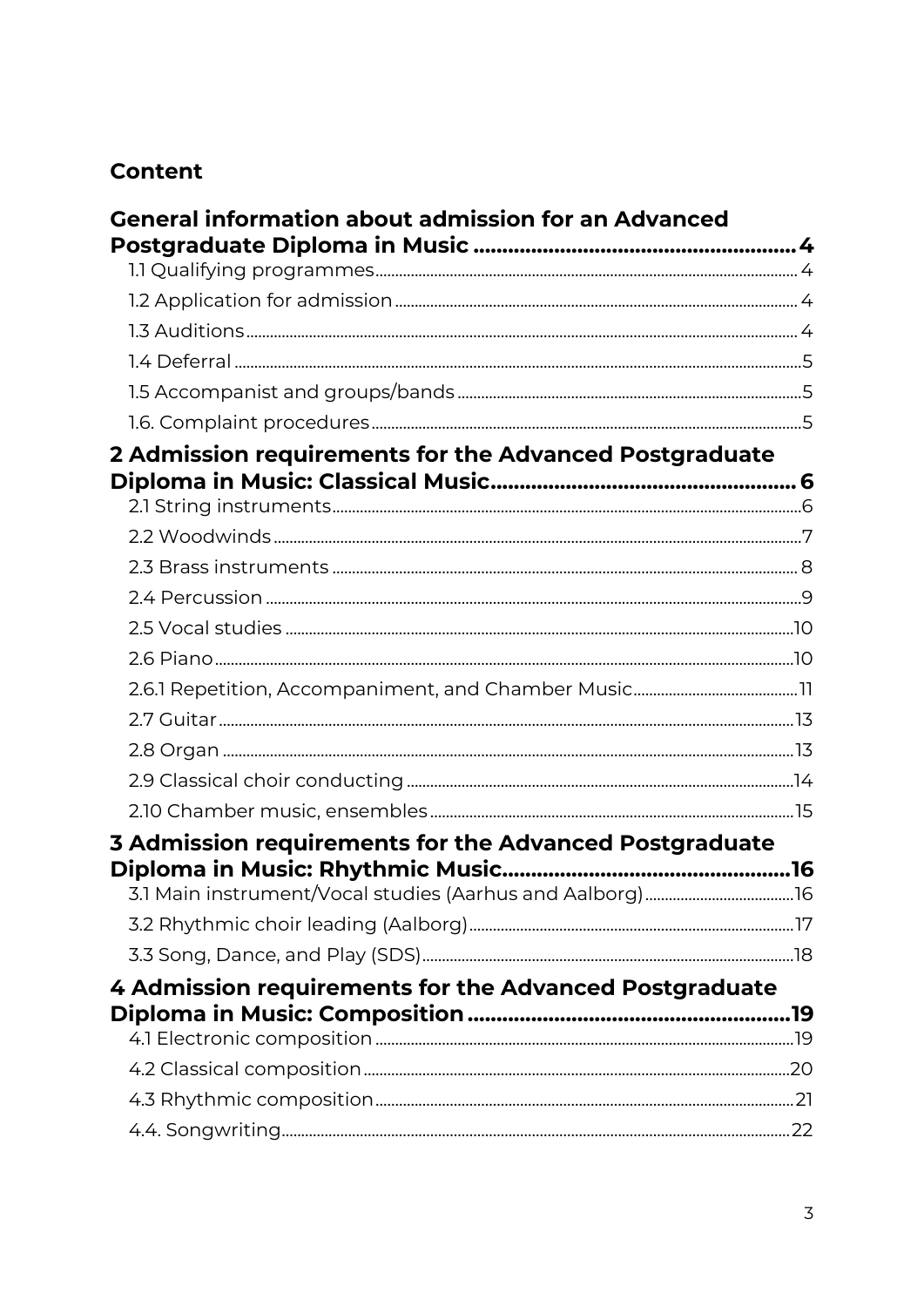## <span id="page-3-0"></span>**General information about admission for an Advanced Postgraduate Diploma in Music**

The Royal Academy of Music offers a two-year course in classical, rhythmic or electronic music for solo performance in main instrument, vocal studies, choir conducting, SDS conducting, songwriting or composition. The objective of the advanced postgraduate diploma course is to further educate students to perform at the highest artistic level possible.

## <span id="page-3-1"></span>**1.1 Qualifying programmes**

The admission requirements for the advanced postgraduate diploma course is a Master's degree from a music academy or similar qualifications.

### <span id="page-3-2"></span>**1.2 Application for admission**

Application for admission must be via the academy website: [www.musikkons.dk.](http://www.musikkons.dk/) Information about the individual courses, including the relevant study programmes and curriculums, may be found at the website of the Royal Academy of Music.

Applicants for the Soloist programmes at the academy must pay a fee of DKK 500 for the audition. This fee partly covers expenses in connection with the conduct of the audition and is non-refundable unless the application is cancelled **before** the application deadline 01 March.

The application is not valid until the payment has been made.

#### **Application deadline is 01 March 2022 at 12.00.**

If the deadline is a Saturday, Sunday or holiday, the deadline is moved to the first coming weekday at 12.00.

## <span id="page-3-3"></span>**1.3 Auditions**

The auditions are held in April/May 2022. The auditions are held as public concerts.

The auditions are graded according to the 7-point grading scale.

Normally, The Royal Academy of Music is not able to accept all qualified applicants. The acceptance process first and foremost emphasises the results of the auditions, but other things must be considered as well, e.g. special needs in the music world and the consideration of a meaningful mix of instruments and voices for ensemble playing at The Royal Academy of Music.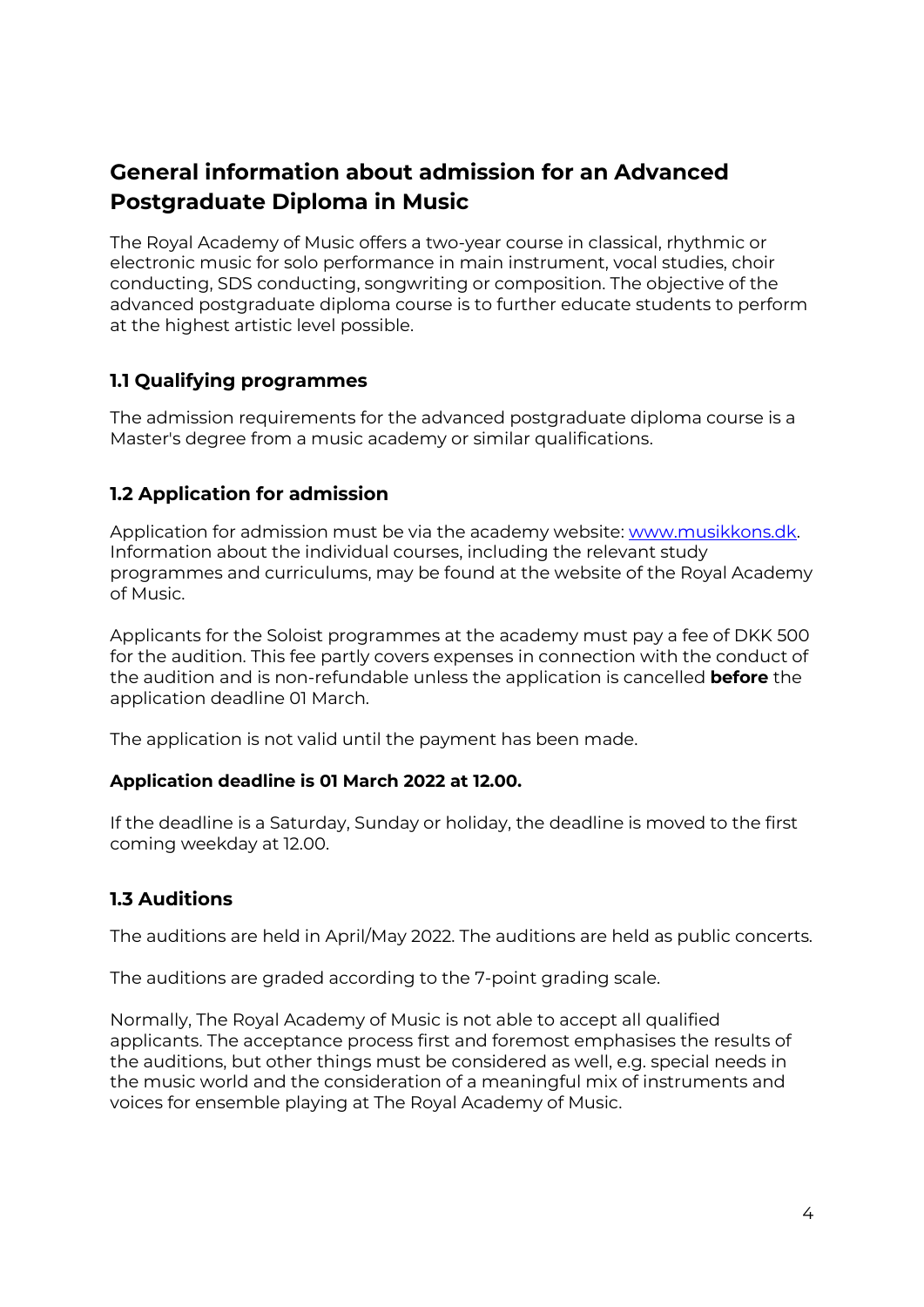## <span id="page-4-0"></span>**1.4 Deferral**

If an applicant is prevented from attending the audition due to illness, a deferral is offered. The prerequisite for a deferral is a submitted medical report no later that three days after the original audition. Please note that the application fee of DKK 500 is not refunded in connection with illness.

Deferrals are planned by The Royal Academy of Music immediately after the auditions.

## <span id="page-4-1"></span>**1.5 Accompanist and groups/bands**

Applicants must bring their own accompanist or group/band if needed. The Royal Academy of Music may be able to help out by referring to one of the academy accompanists. The expenses for the accompanist and group/band is to be held by the applicant.

## <span id="page-4-2"></span>**1.6. Complaint procedures**

A complaint in connection with the audition must be submitted to the academy no later than two weeks after the announcement of the result. For further information, please see the Executive Order about music educational programmes at the Music Academies and the Opera Academy (no. 833 of 23 June 2017) and the Executive Order about treatment of complaints about tests and examinations at the Music Academies and the Opera Academy (no. 616 of 05 May 2015).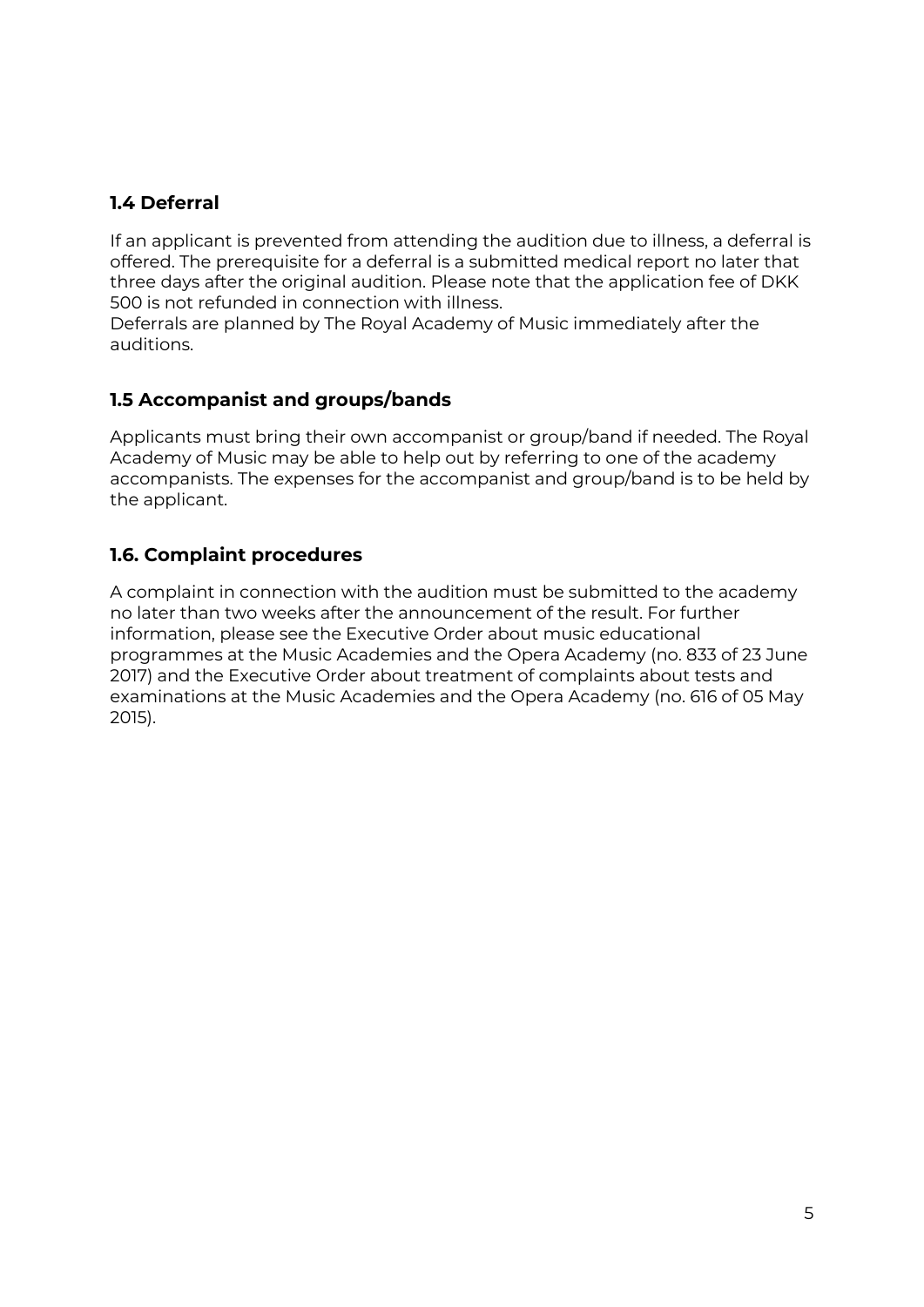## <span id="page-5-0"></span>**2 Admission requirements for the Advanced Postgraduate Diploma in Music: Classical Music**

In connection with the application form, the applicant submits a number of pieces representative for different styles, total duration: 75 minutes. The repertoire list template may be found on the academy website (www.musikkons.dk) under admission.

The audition consists of two parts:

- One or more self-chosen pieces from the submitted repertoire list, duration: 20-25 minutes (vocal studies and brass instruments, duration: 30-35 minutes). Self-chosen pieces must be clearly marked on the repertoire list when submitting it with the application.
- One or more pieces chosen by the examiners from the submitted repertoire list, duration: 20-25 minutes (vocal studies and brass instruments, duration: 15 minutes). The applicant will be informed about the pieces chosen one week prior to the audition.

Duration of audition: 40-45 minutes and evaluated with a grade.

## <span id="page-5-1"></span>**2.1 String instruments**

#### **Violin**

In addition to one of the major concertos, the programme must include a solo piece by J.S. Bach and a contemporary piece.

#### **Viola**

In addition to one of the major concertos, the programme must include a solo suite by Max Reger and a contemporary piece.

#### **Cello**

In addition to a solo suite by J. S. Bach, the programme must include one of the major concertos and a contemporary piece.

#### **Double bass**

The programme must include on the major concertos, H. Fryba: Suite im alten Stil for double bass solo, 1st and 2nd movements and a contemporary piece.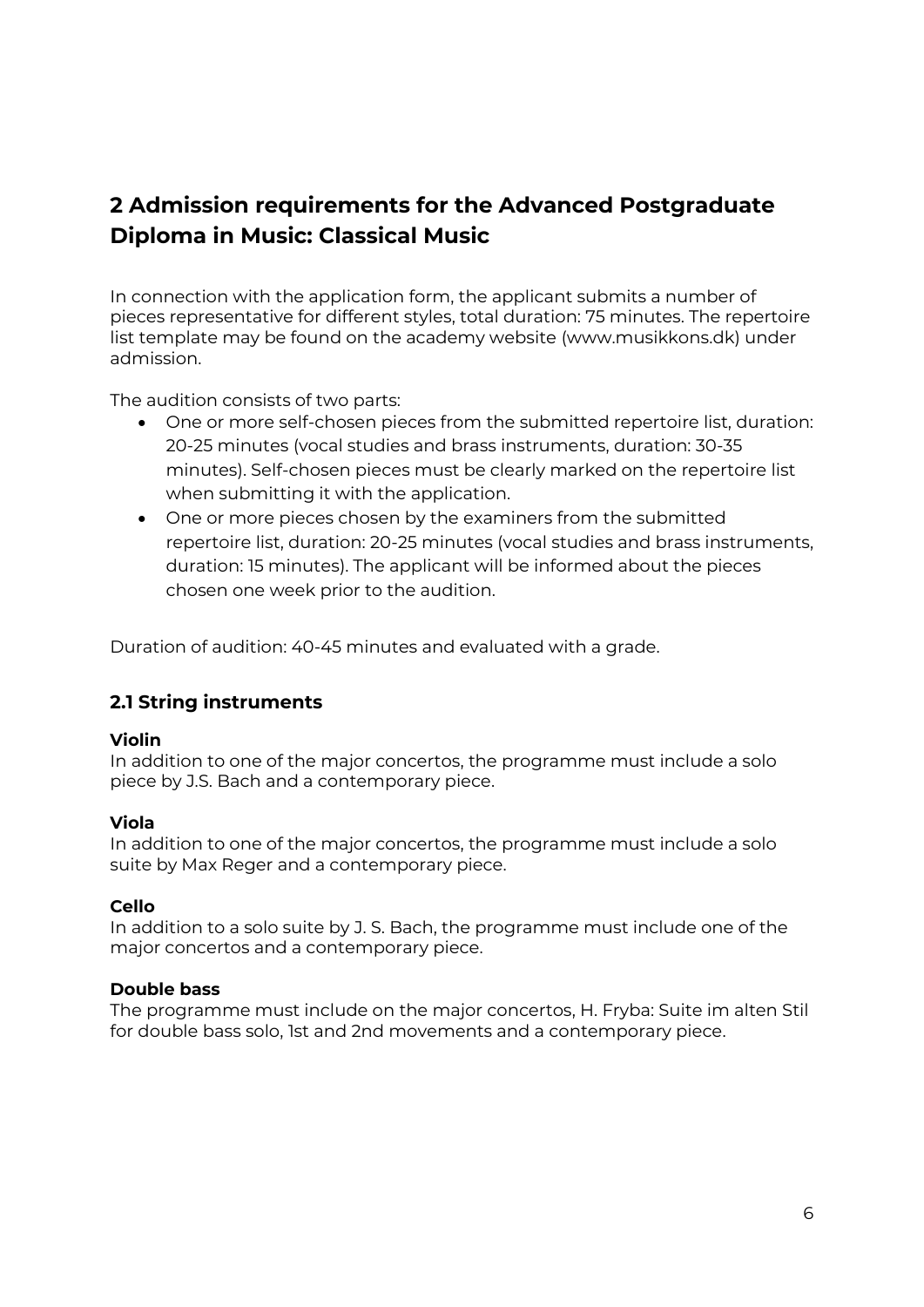## <span id="page-6-0"></span>**2.2 Woodwinds**

#### **Flute**

The programme must include at least one contemporary piece. Examples of repertoire and degree of difficulty:

- J. S. Bach: Partita for solo flute, A minor, BWV 1013
- W. A. Mozart: Concert, G major, KV 313
- W. A. Mozart: Concert, D major, KV 314
- F. Schubert: Variations, E minor, for flute and piano over "Trockne Blumen", D 802
- C. Nielsen: Concert (1926), 1st movement
- E. Varèse: Density 21.5 for solo flute
- L. Berio: Sequenza for solo flute, 1958

#### **Oboe**

The programme must include at least one contemporary piece.

#### **Clarinet**

The programme must include at least one contemporary piece. Examples of repertoire and degree of difficulty:

- W. A. Mozart: Concert, KV 622
- C. M. v. Weber: Grand duo concertant, op. 48
- J. Brahms: Sonata, F minor, op. 120 no. 1
- C. Debussy: Rhapsody no. 1 (1910)
- C. Nielsen: Concert, op. 57 one movement
- Stravinskij: Trois Pièces pour clarinette seule (1919)
- H. U. Lehmann: Mosaic for Bb-clarinet solo (1964)

#### **Bassoon**

The programme must include at least one contemporary piece. Examples of repertoire and degree of difficulty:

- Vivaldi: Concerto in F major, RV 489 (F.VIII:20)
- J. N. Hummel: Concerto
- Saint-Saëns: Sonata, op. 168
- L. Grøndahl: Concerto (1942)
- K. Stockhausen: Solo piece for bassoon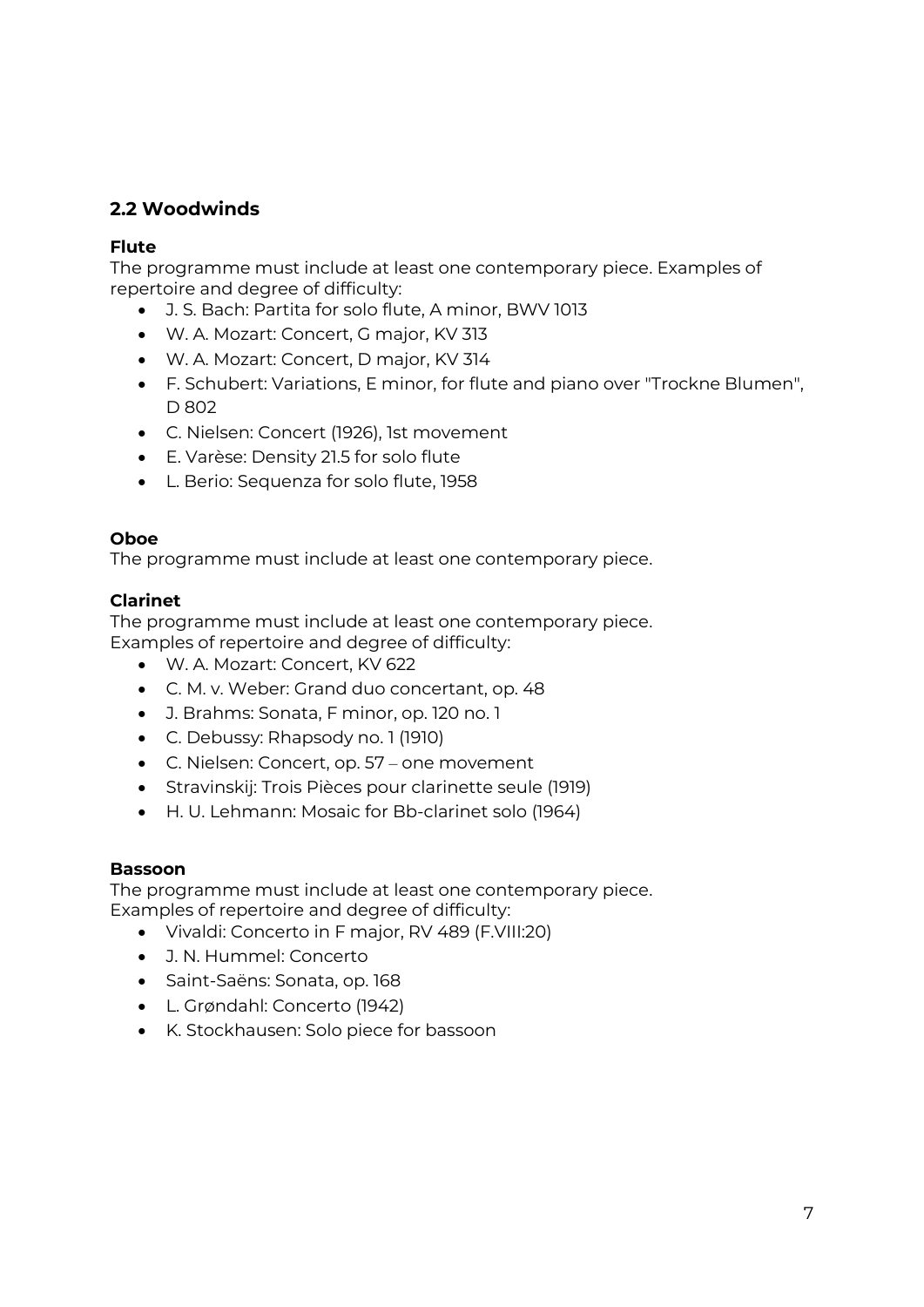#### **Saxophone**

The programme must include at least one contemporary piece. Examples of repertoire and degree of difficulty:

- Major concertos such J. Ibert, F. Martin or A. Glasunov
- A modern work by e.g. L. Berio

The applicant may choose pieces freely and may also include transcriptions.

### <span id="page-7-0"></span>**2.3 Brass instruments**

#### **Horn**

The programme must include at least one contemporary piece.

#### **Trumpet**

The programme must include at least one contemporary piece. Examples of repertoire and degree of difficulty:

- J. Haydn: Concerto, Eb major, Hob. 7e:1
- J. N. Hummel: Concerto, Eb major
- G. F. Händel: From "Messiah": Aria no. 43 "The trumpet shall sound"
- H. Tomasi: Concertino
- K. Riisager: Concertino op. 29
- E. Bozza: Concertino

#### **Trombone (tenor)**

The programme must include one of the major concertos, a concerto on alto trombone and a contemporary piece.

#### **Trombone (bass)**

The programme must include at least one contemporary piece. Examples of repertoire and degree of difficulty:

- G. Frescobaldi: A canzone
- Lebedev: Concerto in one movement
- S. D. Sandström: Inside
- R. Spillman: Concerto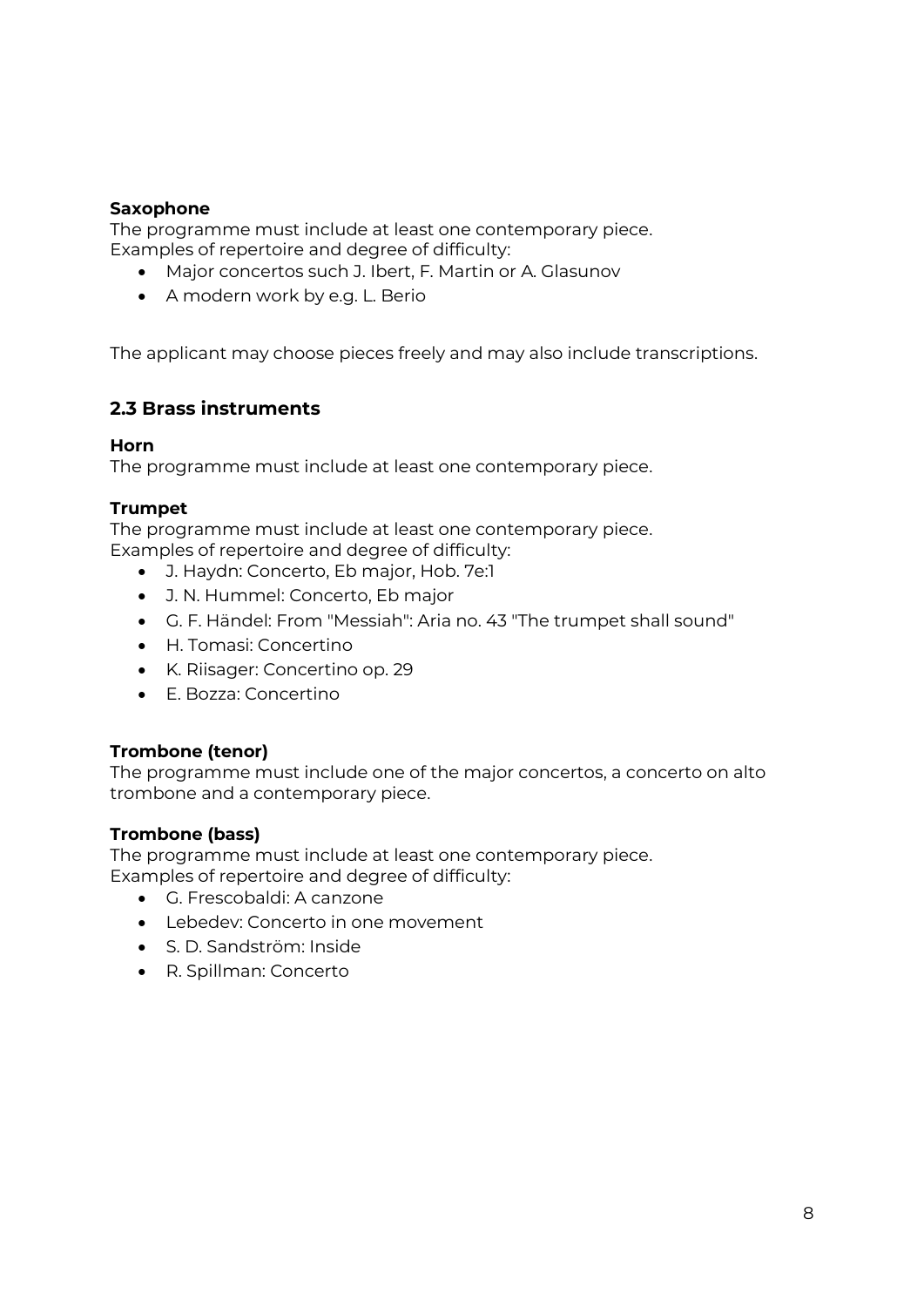#### **Tuba**

The repertoire list must contain pieces from all below-mentioned categories:

- A concerto for tuba and orchestra (with piano accompaniment) by R. Vaughan Williams, E. Gregson or Ole Schmidt
- Two major sonatas for tuba and piano

One piece for solo tuba of similar difficulty to:

- E. v. Koch: Monologue no. 9.
- V. Persichetti: Serenade no. 12.

One piece representing new ways of writing for tuba, e.g.:

- W. Kraft: Encounters II
- W. Ross: Piltdown Fragments for tuba and tape

Two pieces in which the tuba plays solo in a chamber music setting. Only one of the two pieces may be scored solely for brass instruments.

## <span id="page-8-0"></span>**2.4 Percussion**

Applicants may choose between a general percussion profile or a specialised profile within different areas. Examples of repertoire:

#### **General percussion**

At least one multi-percussion piece, e.g. pieces by Per Nørgård, Iannis Xenakis or Kevin Volans

At least on piece for keyboard instrument, e.g. Jacob Druckman: Reflections on the Nature of Water or J.S. Bach: Fugue in G minor from the violin sonata BWV 1001

Preferable pieces involving chamber music and use of computer

#### **Keyboard instrument(s)**

Applicants may apply to the Advanced Postgraduate Diploma in Music specialising in keyboard instruments. Applicants may choose either marimba, vibraphone or focus on several keyboard instruments.

Examples of works: Marimba: Sueyoshi: Mirage Taira: Convergence Transcriptions of classical pieces for guitar and piano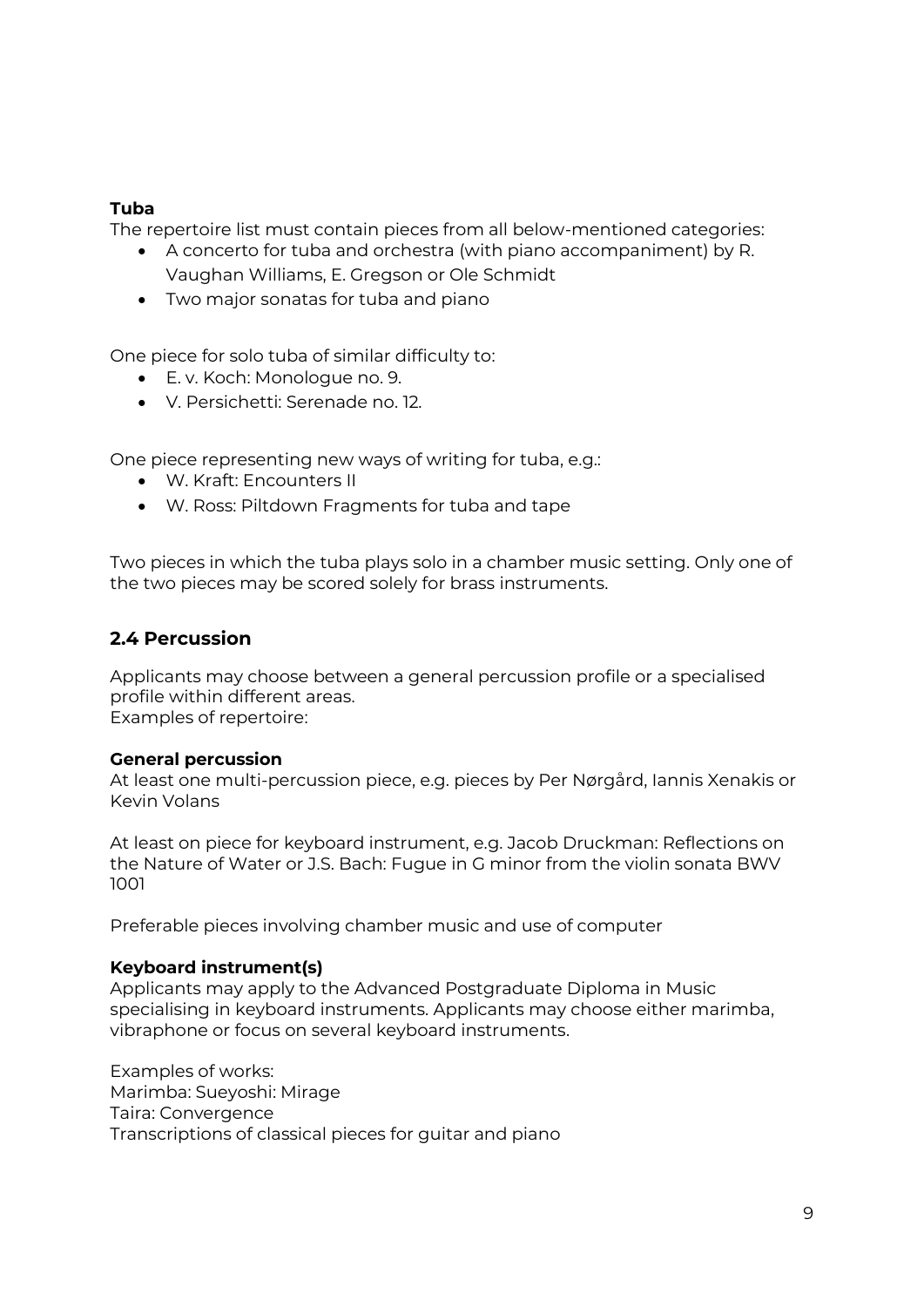Vibraphone: Donatoni: Omar Hurel: Loops Transcriptions of classical pieces for guitar, piano and flute

#### **Performance**

Emphasis is placed on pieces including a dramatically part Examples of works: Globokar: Corporel Stuart Smith: Songs Possibly own pieces

## <span id="page-9-0"></span>**2.5 Vocal studies**

The applicant submits a number of pieces representing classical genres and different styles, total duration: 75 minutes.

At the audition, the applicant performs one or more pieces of the applicant's own choice, duration: 30-35 minutes. In addition, the applicant performs pieces chosen by the examiners, duration: about 15 minutes. Total duration: 45-50 minutes.

## <span id="page-9-1"></span>**2.6 Piano**

In addition to a solo piece by J. S. Bach, the programme must include a piece of contemporary music.

Examples of repertoire and degree of difficulty:

- J. S. Bach: Chromatic Fantasia and Fugue, D minor BWV 903
- D. Scarlatti: Five sonatas
- J. Haydn: Sonata, Eb major, hob.XVI:52
- L. v. Beethoven: Sonata, Ab major, op. 110
- F. Schubert: Sonata, A major, D.959
- F. Chopin: Scherzo, E major
- F. Chopin: Sonata, Bb major, op. 35
- J. Brahms: Intermezzo, Eb minor, op. 118:6
- J. Brahms: Rhapsodie, B minor, op. 79:1
- J. Brahms: Sonata, F minor, op. 5
- M. Ravel: 3 movements from Le Tombeau de Couperin (1914-17)
- B. Bartók: Sonata (1926)
- Nørholm: Signatures from a Province, op. 51
- L. Dallapiccola: Quaderno musicale di Annalibera (1952)
- P. Ruders: Dantesonata (1970)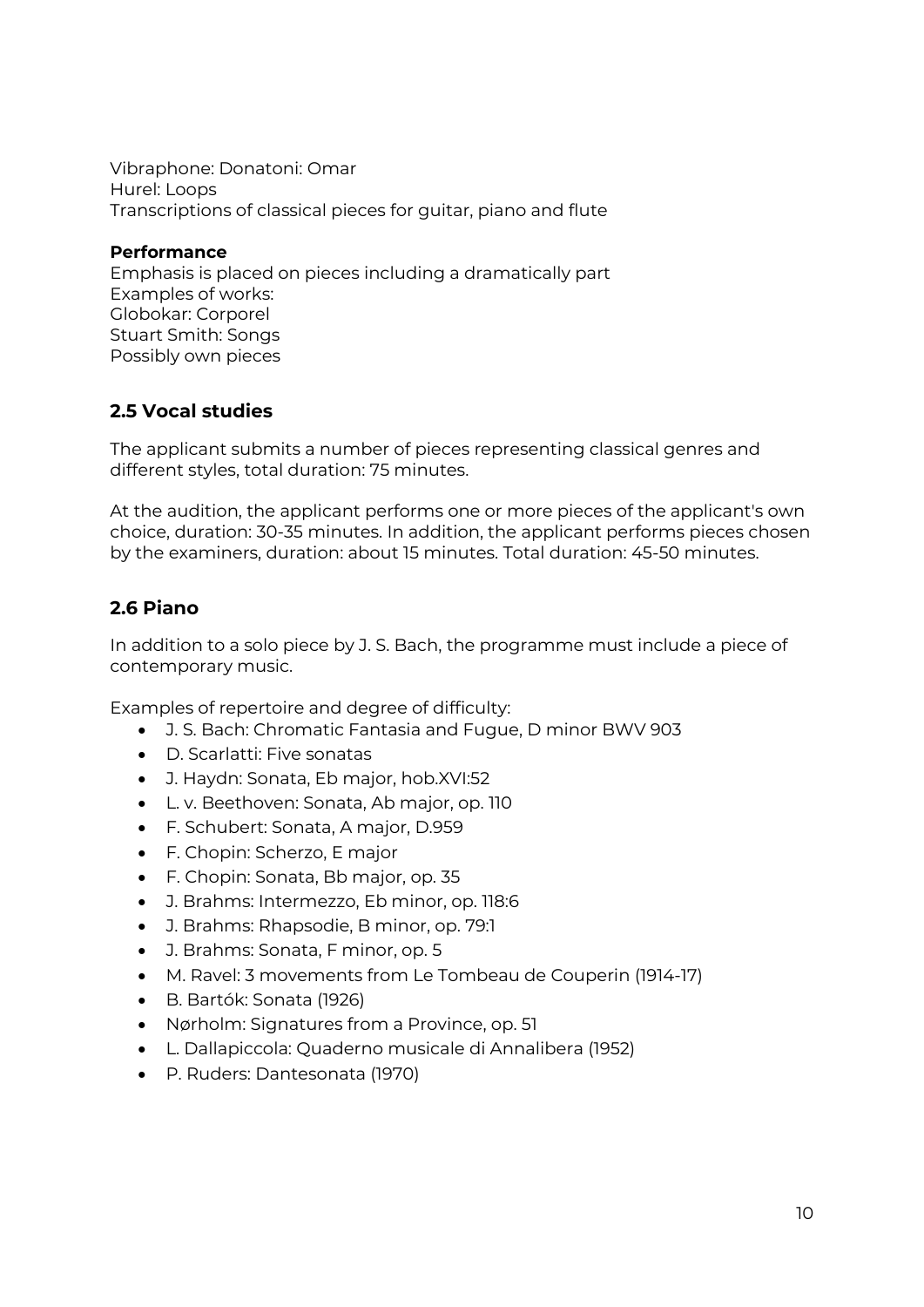## <span id="page-10-0"></span>**2.6.1 Repetition, Accompaniment, and Chamber Music**

Applicant must choose two of these three disciplines for the audition.

#### **A. Repetition**

In all the tests, emphasis is placed on the applicant's ability to instruct in-depth in treatment of the text, correction of possible errors and intonation, as well as directions as to breathing, sense of phrasing and form and dramatic expression. Depending on the performer's mastery of the subject.

#### *a. Prima vista rehearsal (with 30 minutes preparation)*

With the singer(s), the applicant rehearses a romance/lied, a recitative and an aria from an oratorio/opera of similar difficulty to:

- F. Schubert: Delphine op. 124, no. 1, vol. III, p. 126, Edt. Peters
- G. Fauré: From Poéme d'un jour: Recontre
- Berg: Vier Lieder op. 2 no. 1: Der Glühende
- G. Verdi: Requiem, mezzo-soprano solo "Lieber scriptus"
- W. A. Mozart: Don Giovanni: an excerpt from Donna Elvira's recitative and aria from Act II: In Quali eccessi, o numi

#### *b. Rehearsal with small ensemble (with 24 hours preparation)*

- A set assignment with a predetermined vocal duet or trio, e.g.:
	- W. A. Mozart: Le nozze di Figaro, trio no. 13
	- R. Schumann: From Spanisches Liederspiel op. 74: one of the duets for soprano and alto

The rehearsal must include the instruction of one vocalist in an ensemble/a choral movement with the necessary cues.

#### *c. Rehearsal with an instrumentalist*

The applicant rehearses a predetermined instrumentalist in a movement from an instrumental concerto, e.g.:

Dvorak: Cello concerto

The orchestral interludes are played in their entirety. The applicant will be informed of the work selected a week before the audition and the instrumental soloist is expected to master his/her part well enough for this segment of the audition to be accompanied unprepared, i.e. without previous rehearsal.

#### *d. Transposition (with 10 minutes preparation)*

the applicant rehearses a predetermined singer by accompanying him/her in a romance/lied, e.g.:

F. Schubert: Liebeslauschen, bd. III, p. 151, transposed from A to Ab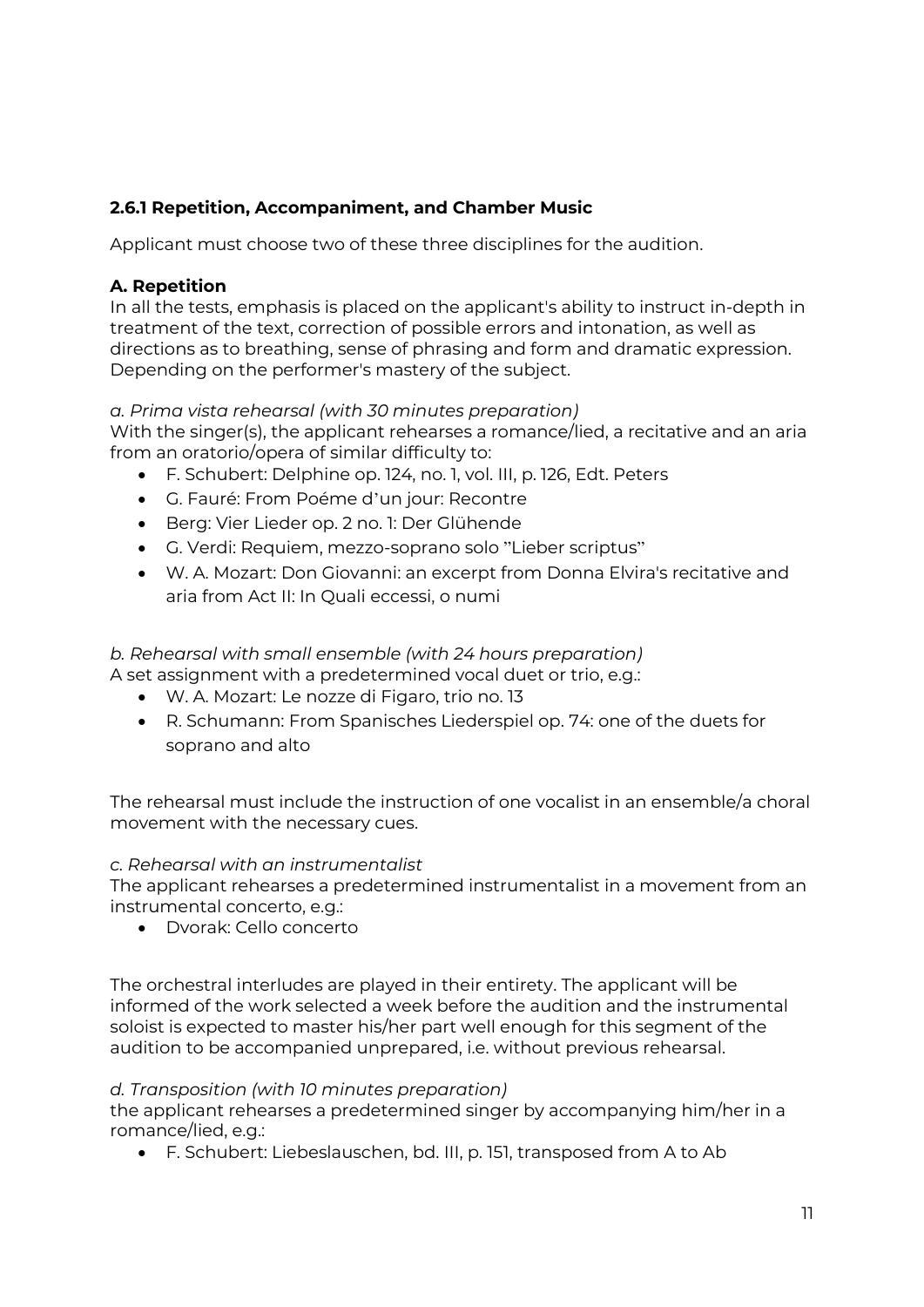#### **B. Accompaniment**

a. In connection with the application form, the applicant submits a repertoire list of songs representing four different styles (duration: 35-40 minutes). The examiners select 15-20 minutes from the repertoire list, which the applicant must perform at the audition. Applicants will be informed of the work a week prior to the audition.

b. The applicant submits a small work rehearsed in advance with an instrumentalist for solo instrument and piano accompaniment, e.g.:

Weber/Piatigorski: Adagio and rondo for cello and piano.

c. The applicant accompanies a concerto movement, e.g.:

Dvorak: Cello Concerto, 1st movement.

Prelude and interlude are played in their entirety. Applicants will be informed of the work a week prior to the audition. The instrumental soloist is expected to master his/her part well enough for this segment of the audition to be accompanied unprepared, i.e. without previous rehearsal.

d. Prima vista repetition (with 20 minutes preparation)

The applicant accompanies a predetermined singer in a romance/lied and an opera/opera aria of similar difficulty to:

- F. Schubert: Schlummerlied
- C. Debussy: Romance
- R. Wagner: Siegmund's "Winterstürme" from Die Valküre, Act I
- G. Verdi: Requiem tenor solo "Ingemisco tamquam termo"

e. Transposition (with 10 minutes preparation)

The applicant rehearses a predetermined singer by accompanying him/her in a romance/lied, e.g.:

 F. Schubert: Liebeslauschen, bd. III, p. 151, Edt. Peters, transposed from A to Ab.

Total duration: 45 minutes.

*If the subject Repetition is chosen, the tests under c, d and e do not apply.*

#### **C. Chamber music**

In connection with the application form, the applicant must submit at least three rehearsed chamber music pieces from three different style periods, starting with and including the Viennese style, total duration: about 70 minutes. One of the pieces must be for a different combination of instruments, e.g. woodwind instruments or two pianos if the other pieces are violin sonatas/piano trios/piano quartets, etc.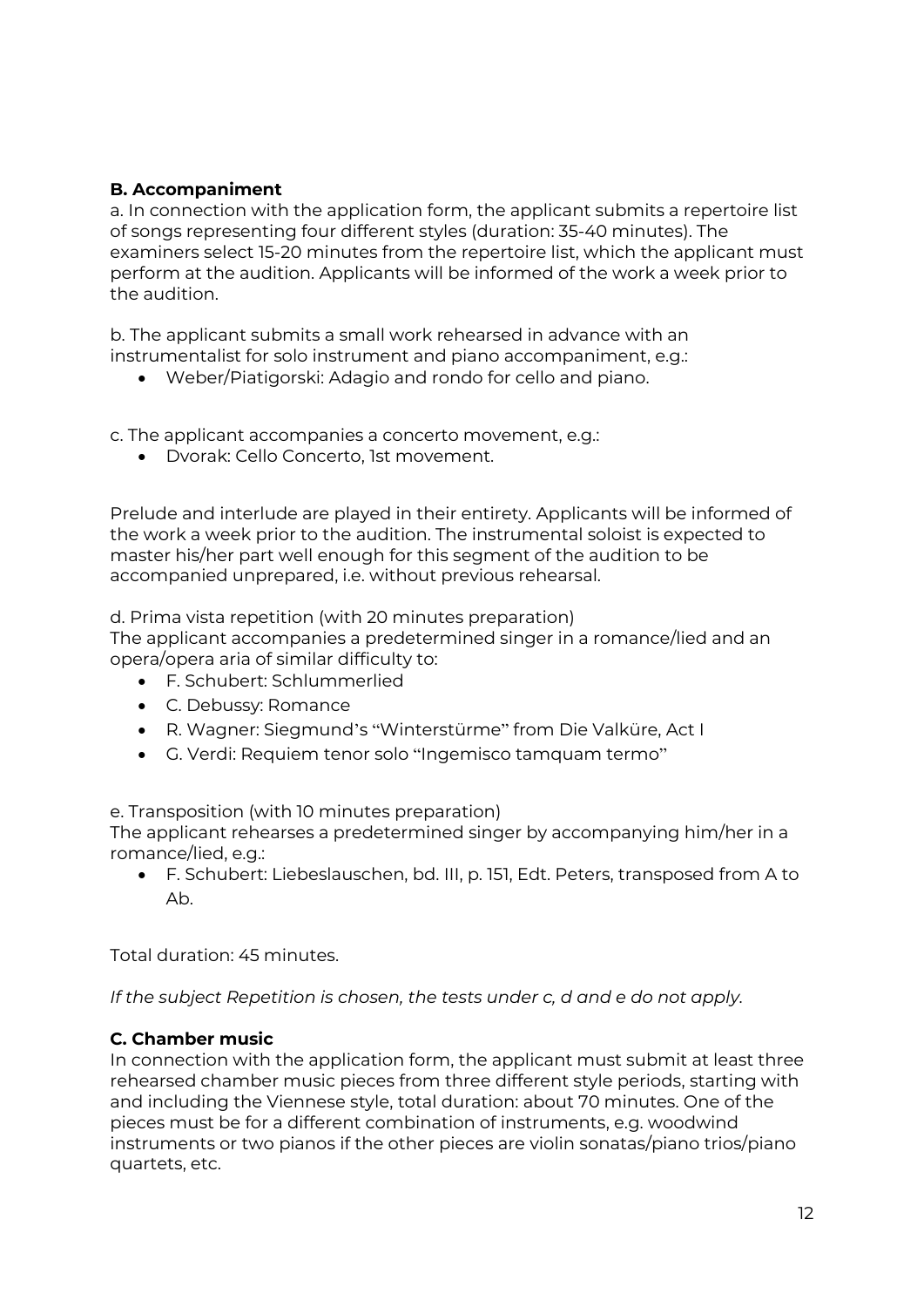Examples of repertoire:

- L. v. Beethoven: Sonata, C minor, op. 30 no. 2 for violin and piano
- J. S. Brahms: Clarinet trio
- S. Prokofiev: Violin sonata op. 80
- C. Debussy: En blanc et noir for two pianos

The applicant selects 15-20 minutes from the repertoire list and the examiners also select 15-20 minutes. The applicant is informed of the pieces selected a week prior to the audition. Total duration: 35-40 minutes.

One overall grade is given for the two chosen disciplines.

## <span id="page-12-0"></span>**2.7 Guitar**

The programme must include at least one contemporary piece.

- Examples of repertoire and degree of difficulty:
- J. S. Bach: A guitar/lute suite or Chaconne D minor
- Albeniz: Asturias Leyenda
- B. Britten: Nocturnal after John Dowland, op. 70
- Per Nørgård: Returns or In Memory of…
- Guitar concertos by Guiliani, Villa-Lobos and Rodrigo

## <span id="page-12-1"></span>**2.8 Organ**

The programme must include at least one contemporary piece.

Examples of repertoire and degree of difficulty:

A major piece from the organ literature before J. S. Bach

- J. S. Bach: A major prelude (toccata, fantasia) with fugue or Passacaglia and fugue i C minor BWV 582
- J. S. Bach: A trio sonata for organ
- J. P. E. Hartmann, F. Mendelssohn, C. Franck or M. Reger
- A major piece by a modern or contemporary composer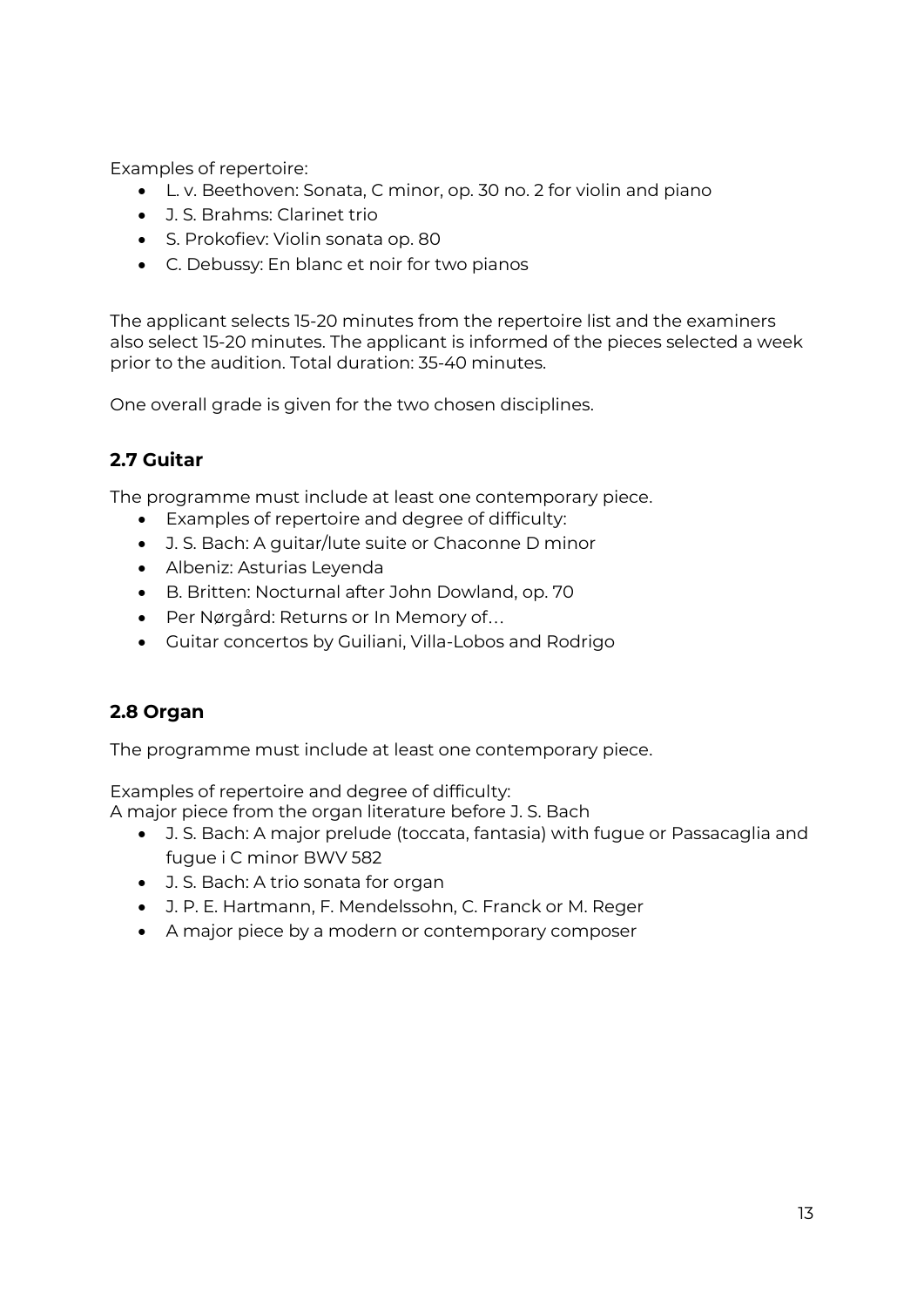## <span id="page-13-0"></span>**2.9 Classical choir conducting**

- **Performance conducting** of two or three movements in different styles and character.
- **Rehearsal** from scratch and musical preparation of one or two movements of the applicant's own choice.

The audition is taken with The Royal Academy of Music's own classical vocal ensemble or an ensemble of corresponding ability if the applicants wishes to use their own ensemble.

If the audition is taken with The Royal Academy of Music's classical vocal ensemble, the applicant chooses the movements from the current concert repertoire of the vocal ensemble. These movements are announced one month prior to the audition. The Royal Academy of Music must be informed of the choices no later than 3 weeks prior to the audition.

A pre-audition rehearsal of 20 minutes is allowed for the performance conducting. The applicant makes the necessary plans. The audition forms the basis for an assessment of whether the applicant will be able to conduct classical choirs at the highest level after the two-year course.

Emphasis is placed on the following: Rehearsal methods, ability to listen and correct, ability to communicate, conducting, musical and textual insight, sense of form, use of piano, etc.

#### **Piano**

- o *Playing from a score:* One week before the audition, the applicant will receive at set choral score of similar difficulty to Brahms "Warum ist das Licht gegeben", 1. part. The score is played with relevant reductions, if any.
- o *Sight accompaniment assignment:* A pre-audition rehearsal of 30 minutes with a vocal student in a recitative and an aria from a cantata from the Baroque period or from a Viennese opera is allowed for the performance conducting. The excerpt is performed.

Total duration of the pre-auditions is 50 minutes in continuation of one another before the main audition.

Total duration of the main audition is 60 minutes, hereof 45 minuter for the performance conducting and rehearsal and 15 minutes for the playing from a score and accompaniment assignment. Examiners will then spend 20 minutes evaluating.

One overall grade is given.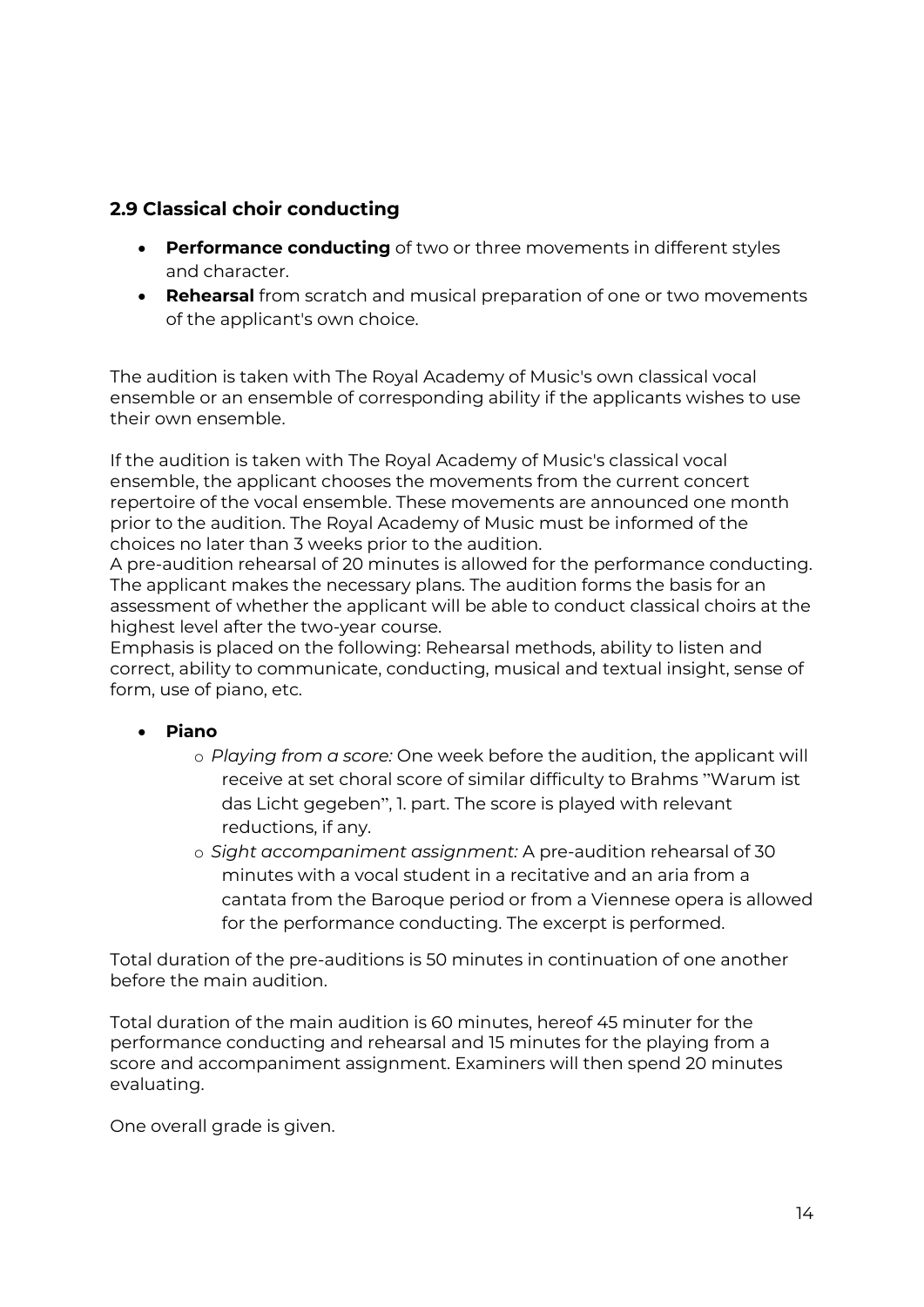### <span id="page-14-0"></span>**2.10 Chamber music, ensembles**

The submitted repertoire list must contain works from the standard repertoire for the ensemble type in regards to traditional ensembles, e.g. string quartet, piano trio or wind quintet. If not a traditional ensemble, works written for that particular combination of instruments must appear on the repertoire list. For all ensembles, the programme must contain at least one contemporary work.

The ensemble must account for plans and ambitions for the ensemble in a 10 minute presentation. The ensemble must account for how to fulfil these plans and which elements in the current activities that speak for achieving these ambitions. Furthermore, an interview with the jury based on the presentation is conducted and it may contain other elements, that the jury deems significant for the ensemble.

Total duration including presentation, interview and evaluation: 90 minutes.

#### **Evaluation criteria**

The evaluation is based on a comprehensive assessment of how realistic it would be for the ensemble to establish itself as a professional ensemble after the concluded studies.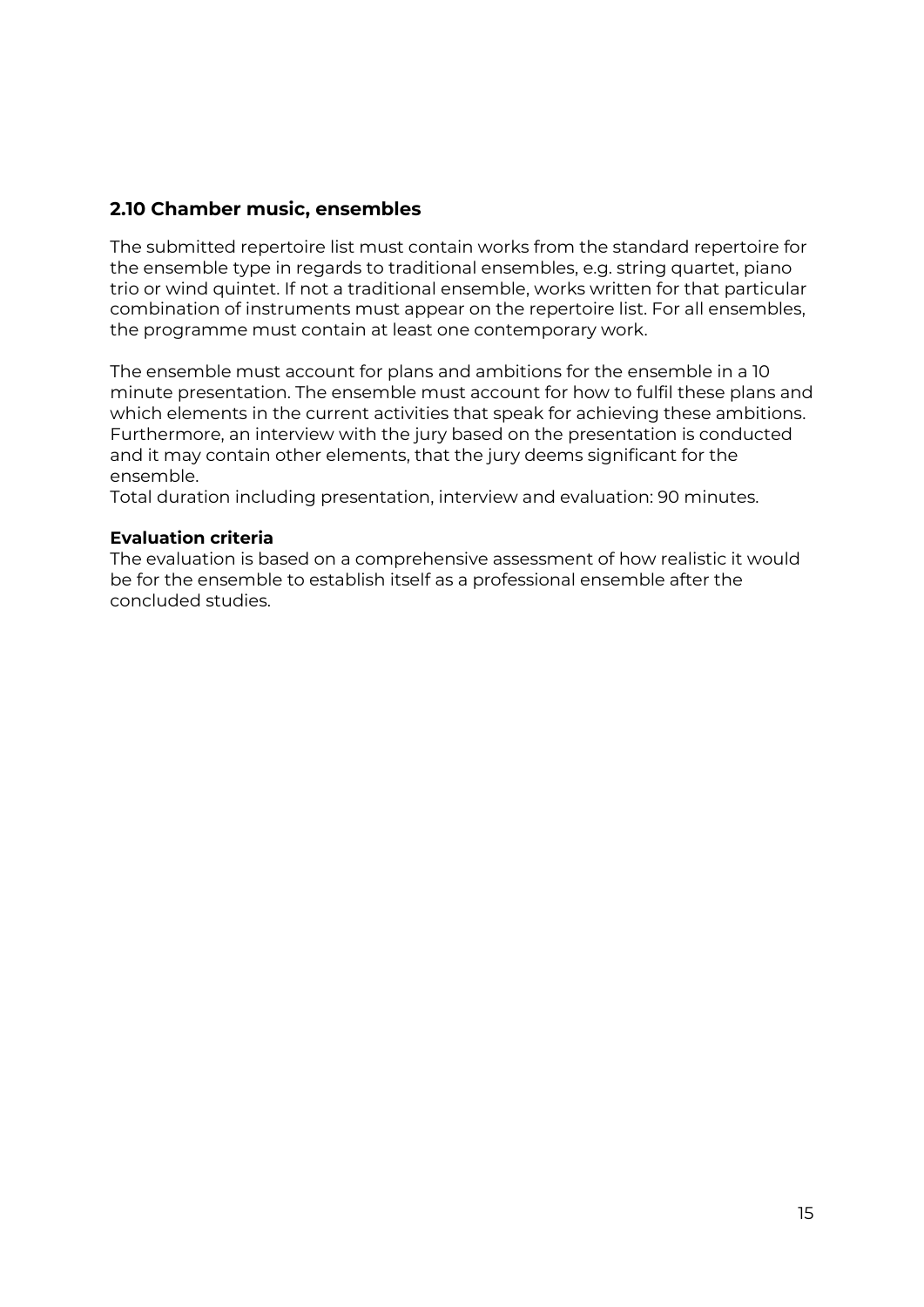## <span id="page-15-0"></span>**3 Admission requirements for the Advanced Postgraduate Diploma in Music: Rhythmic Music**

Applicants for the Advanced Postgraduate Diploma in Music, Rhythmic music, may choose between three main areas:

- **Main instrument/Vocal studies**
- **Rhythmic Choir Leading**
- **Song, Dance, and Play (SDS)**

### <span id="page-15-1"></span>**3.1 Main instrument/Vocal studies (Aarhus and Aalborg)**

The audition consists of two parts:

- Concert with music of own choice (duration: max. 25 minutes)
- Interview based on the performance and the application (duration: max. 20 minutes, not including evaluation).

A thorough assessment of the applicant's prerequisites for admission to the course is given based on the performance, the interview and the application. The following areas are included in the assessment:

- The artistic quality of the performance, including originality, creativity, emotionality, contemporary relevance, etc.
- The craftsmanship qualities of the performance, including elements such as ensemble playing, instrumentation, improvisation, etc.
- The application, including motivation, study and professional aims, the artistic and professional aspects of the described project areas, etc.
- The applicant's ability to analyse own musicianship, artistic and cultural context.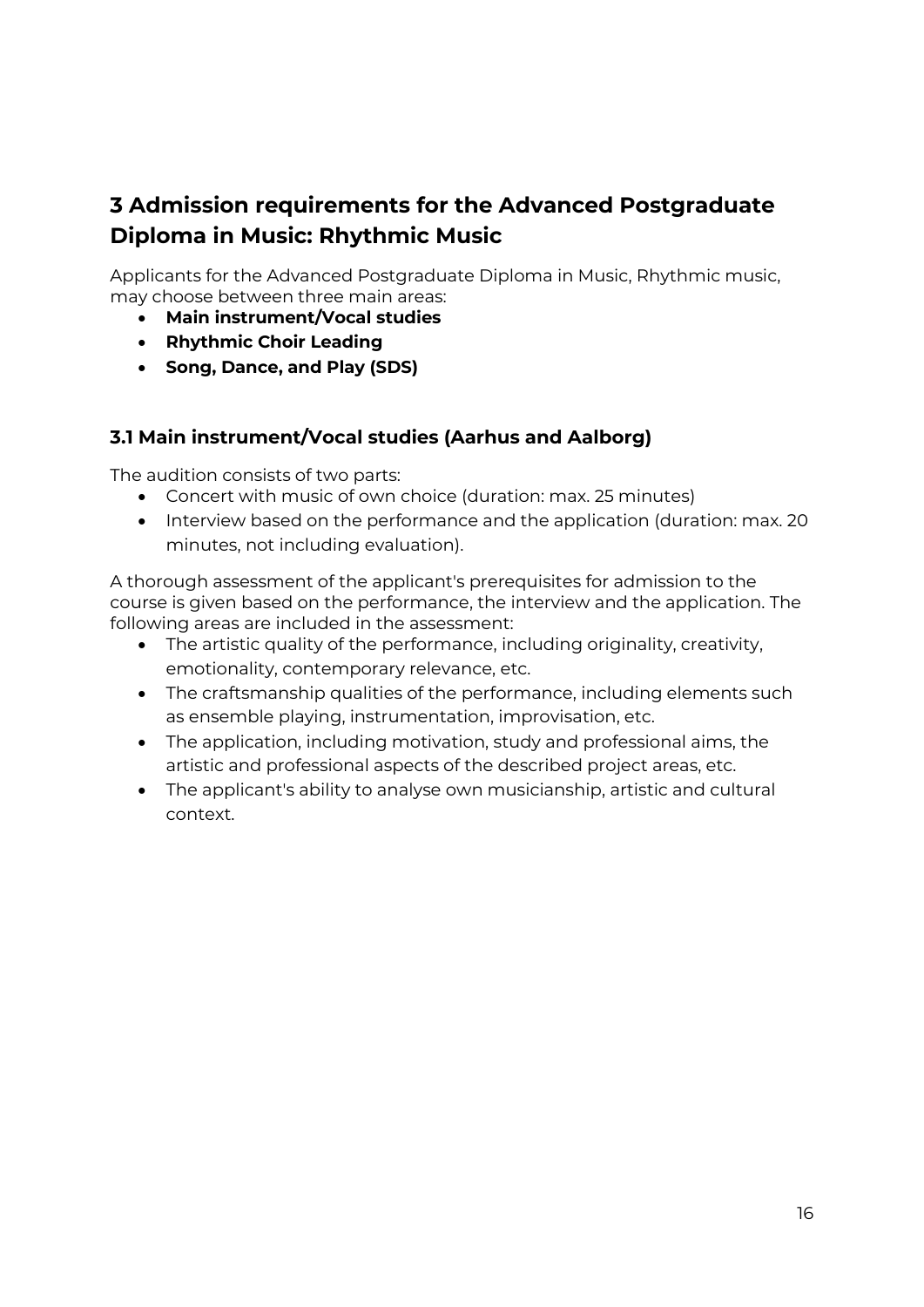## <span id="page-16-0"></span>**3.2 Rhythmic choir leading (Aalborg)**

The precise content of the audition is adapted to the individual applicant in order to give the best possible impression of the applicant in relation to the desired course.

#### **An example of an audition:**

"Conducted performance of improvised a cappella music" The audition takes the form of a performance/open rehearsal with the vocal ensemble VOXNORTH. A pre-audition rehearsal of 30 minutes is allowed.

The audition forms the basis for an assessment of whether the applicant will be able to conduct vocal ensembles at the highest level within improvisation music and circle songs after the two-year course. Emphasis is placed on the following: Insight in musical conducting, sense of form, ability to listen and correct, creativity and ability to communicate.

Duration of the audition is 50 minutes followed by a 5 minute interview. Examiners will then spend about 20 minutes evaluating Evaluation: Grade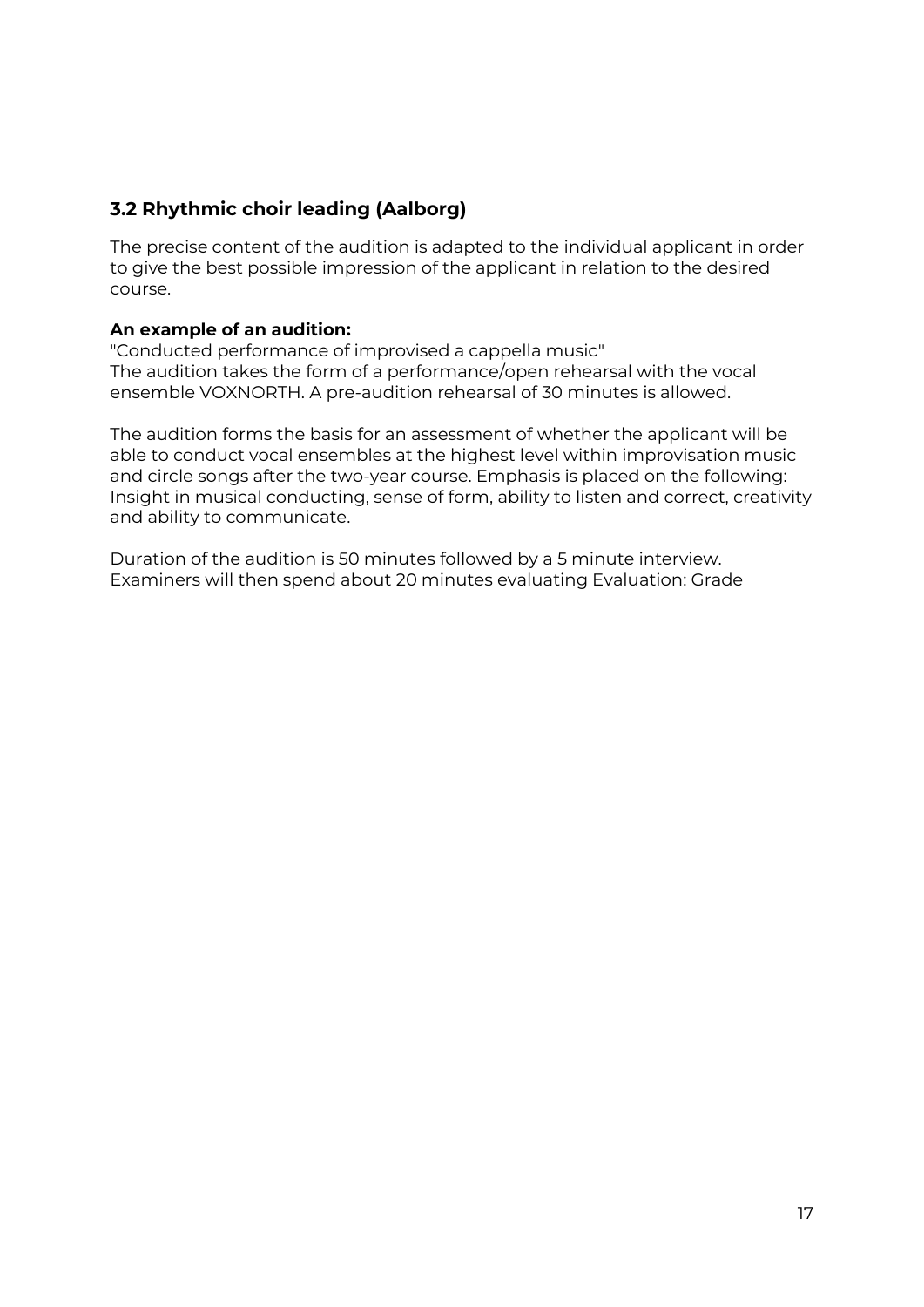## <span id="page-17-0"></span>**3.3 Song, Dance, and Play (SDS)**

The audition consists of two parts:

 A concert with music of own choice, where all three elements must be present

(duration 25 minutes)

• Interview based on the performance and the application (duration: max. 20 minutes, not including evaluation).

A thorough assessment of the applicant's prerequisites for admission to the course is given based on the performance, the interview and the application. The following areas are included in the assessment:

- The artistic quality of the performance, including originality, creativity, emotionality, contemporary relevance, etc.
- The craftsmanship quality of the concert, including elements such as integration of the three elements, ensemble playing, improvisation, etc.
- The application, including motivation, study and professional aims, the artistic and professional aspects of the described project areas, etc.
- The applicant's ability to analyse own musicianship, artistic and cultural context.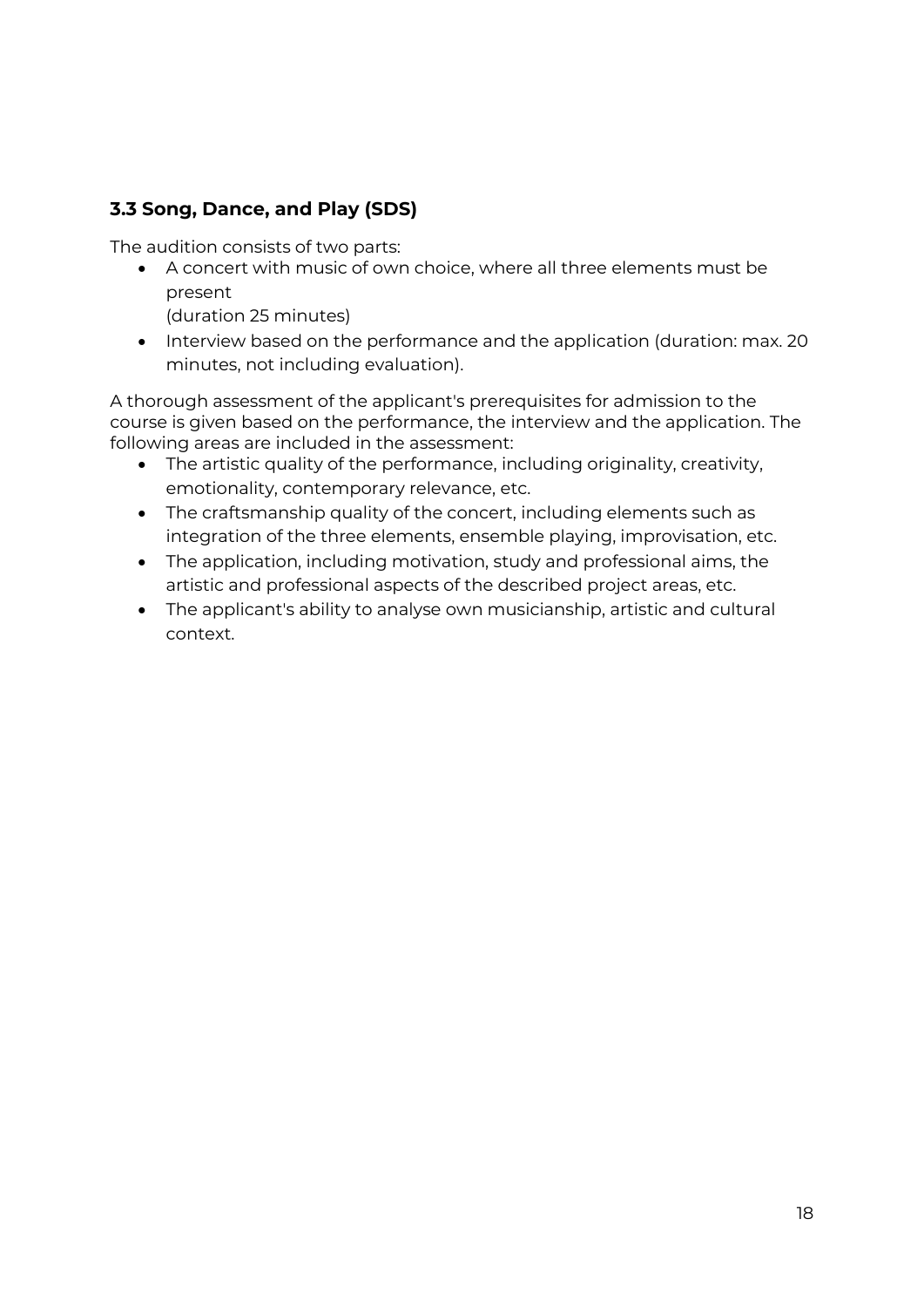## <span id="page-18-0"></span>**4 Admission requirements for the Advanced Postgraduate Diploma in Music: Composition**

## <span id="page-18-1"></span>**4.1 Electronic composition**

With the application, the applicant must submit 4-5 compositions (duration 20-30 minutes) along with other relevant work documentation, e.g. sheet music or lyrics. Furthermore, a description of compositions with a short description of artistic intention, hardware/software used and other relevant information.

The audition is an interview based on the written application and the submitted compositions/audio and possibly video material (duration: 45 minutes).

A thorough assessment of the applicant's prerequisites for admission to the course is given based on the interview, the application and the submitted compositions. The following areas are included in the assessment:

- The artistic quality of the compositions, including originality, creativity, emotionality, contemporary relevance, etc.
- The craftsmanship quality of the compositions, including elements such as form, production, arrangement, etc.
- The written application, including motivation, study and professional aims, the artistic and professional qualifications of the described project areas, etc.
- The applicant's ability to analyse own compositions, praxis, artistic and cultural context, etc.

Duration of the interview: 45 minutes. Evaluation and feedback: 25 minutes. After the interview a short oral feedback and a grade is provided.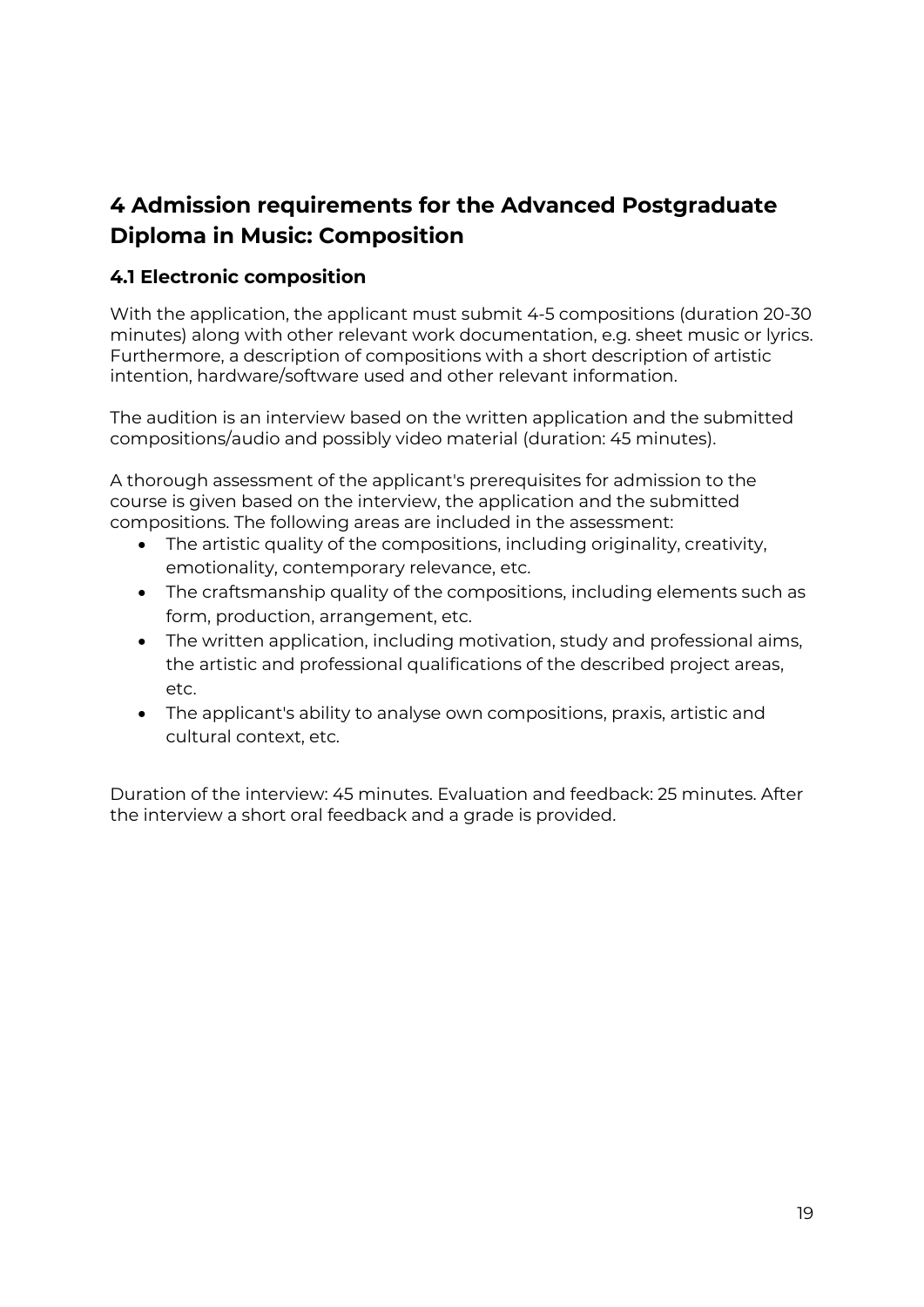## <span id="page-19-0"></span>**4.2 Classical composition**

Four works in score and/or recording must be uploaded to the application form. The compositions must represent different genres and include at least one composition for a large combination of instruments, symphony orchestra or similar.

The audition is an interview based on the written application and the submitted compositions (interview: 45 minutes, evaluation and feedback: 25 minutes).

A thorough assessment of the applicant's prerequisites for admission to the course is given based on the interview, the application and the submitted compositions. The following areas are included in the assessment:

- The artistic quality of the compositions, including originality, creativity, emotionality, contemporary relevance, etc.
- The craftsmanship quality of the compositions, including elements such as form, instrumentation, arrangement, etc.
- The written application, including motivation, study and professional aims, the artistic and professional qualifications of the described project areas, etc.
- The applicant's ability to analyse own compositions, praxis, artistic and cultural context, etc.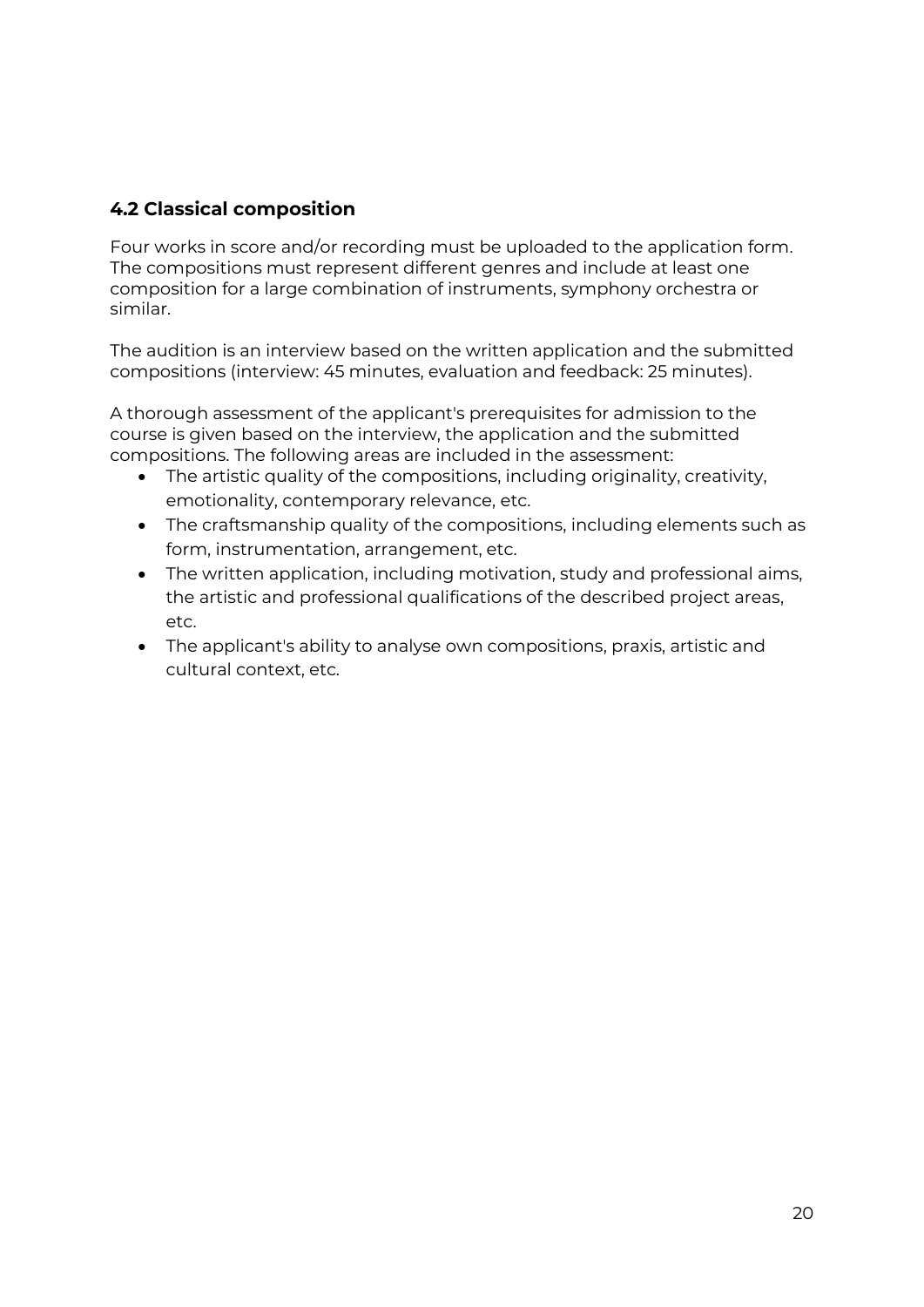## <span id="page-20-0"></span>**4.3 Rhythmic composition**

With the application, the applicant must submit 4-5 compositions (duration 20-30 minutes) along with music sheets, lyrics if any and/or other work documentation. Furthermore, a description of compositions with a short description of artistic intention, info about first performance (if any), etc.

The audition is an interview based on the application and the submitted compositions (duration: 40 minutes). 45 minutes).

A thorough assessment of the applicant's prerequisites for admission to the course is given based on the interview, the application and the submitted compositions. The following areas are included in the assessment:

- The artistic quality of the compositions, including originality, creativity, emotionality, contemporary relevance, etc.
- The craftsmanship quality of the compositions, including elements such as form, instrumentation, arrangement, etc.
- The written application, including motivation, study and professional aims, the artistic and professional qualifications of the described project areas, etc.
- The applicant's ability to analyse own compositions, praxis, artistic and cultural context, etc.

Duration of the interview: 45 minutes. Evaluation and feedback: 25 minutes. After the interview a short oral feedback and a grade is provided.